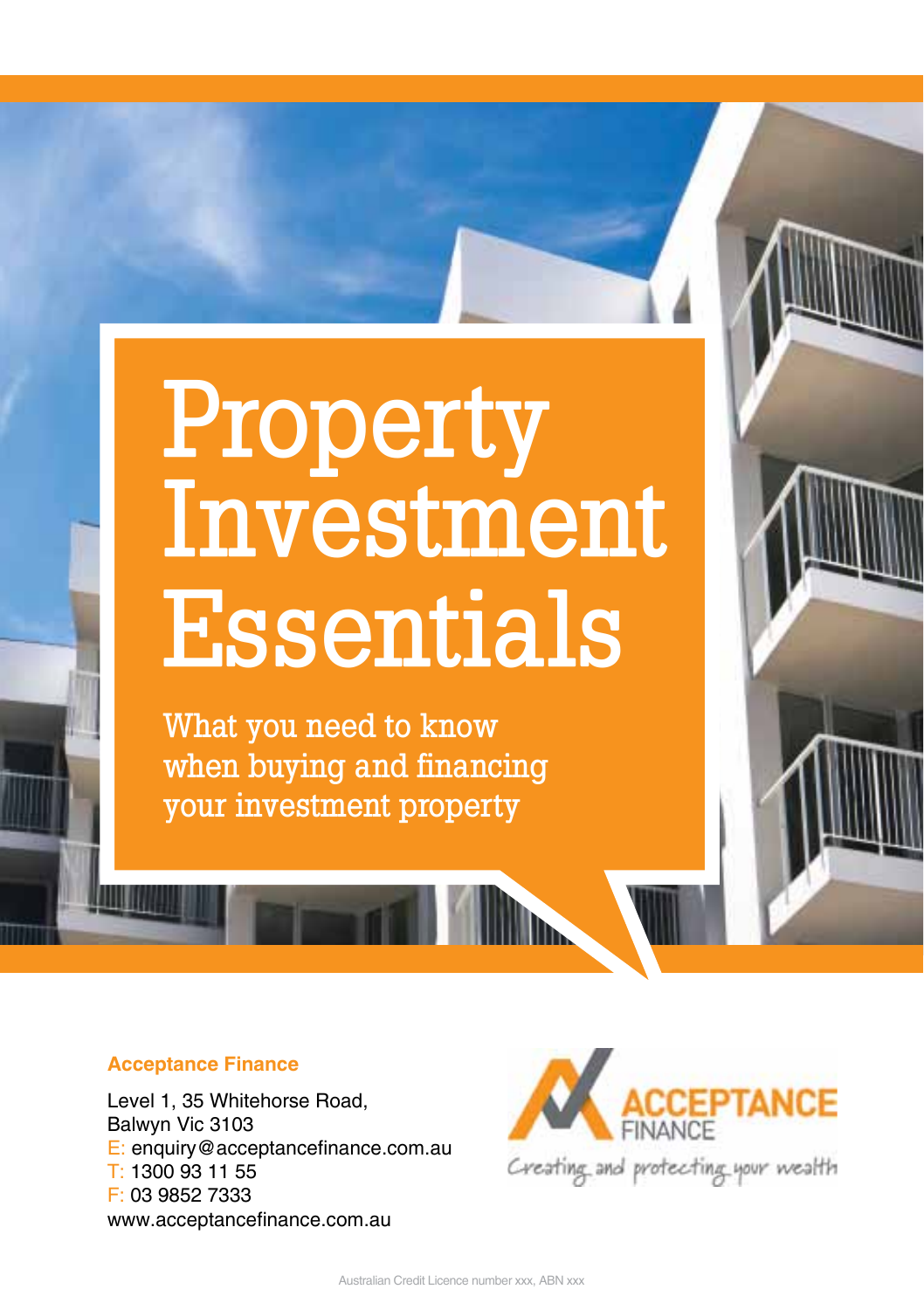# **Contents**

| Overview - purchasing your investment property 4                     |
|----------------------------------------------------------------------|
| Getting started - factors to consider8                               |
| Buying your investment property -<br>Tips for purchasing your second |
|                                                                      |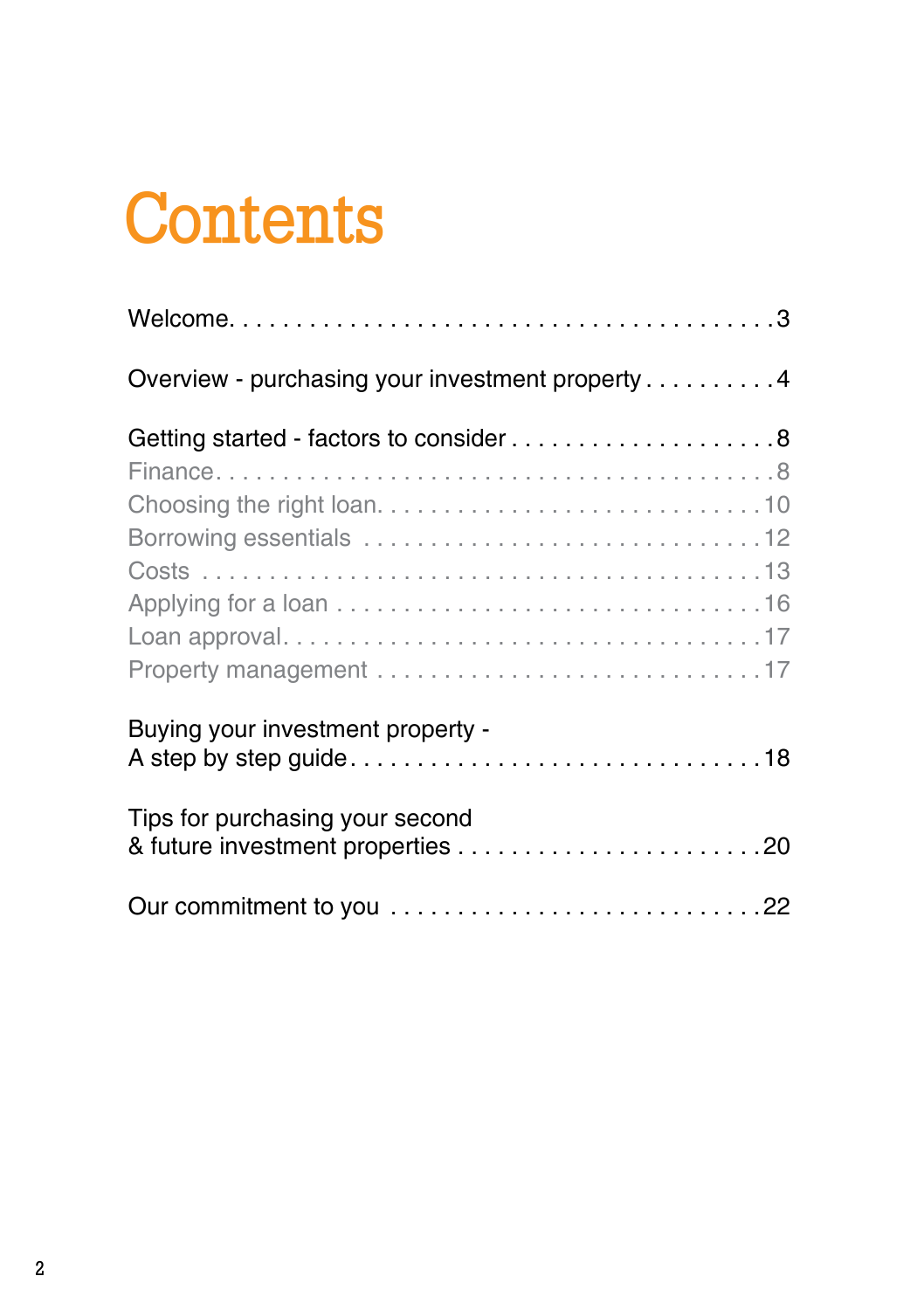# Welcome

Thank you for taking the time to read about the process of buying your investment property and obtaining finance. This guide is designed to help you through the process to ensure nothing is missed and that many of your questions are answered.

Property has been considered a popular path to wealth for Australians for many years. Buying their own home is often the first significant investment most people make. Purchasing another property may well be the second - even before shares and other assets. However your first investment in property need not be your home. Buying a rental property can be a good way to gain some capital growth that can be used later to help buy your own home.

Sensible investments in property have many attractions. Property can be less volatile than shares and it tends to be regarded as a safe haven when other assets are declining in value. Property has the potential to generate capital growth (an increase in the value of your asset) as well as rental income. There are also tax advantages associated with negative gearing.

Why invest in property? Because you want to avoid at all costs the dependency on the government pension at retirement, or the false reliance that compulsory superannuation will be enough to support you in your retirement.

Buying real estate, whether you are buying the family home or an investment, is one of life's most important financial decisions. However, when buying an investment property, it is wise to remember that you are making a business decision. You are not buying from the heart, but from the head. You are buying the property because you expect it to appreciate in value and give you a financial return.

When investing, it is important to assess your current financial position. What are your cash reserves and what equity do you have in your present home? Look at your long term objectives. For example, will the property be part of your retirement financial plan? Potential changes to your current situation should also be factored in, such as the birth of a child, the loss of one income or supporting parents in their later years. It is wise to seek advice from an investment adviser or qualified financial planner to help determine your financial goals and strategies.

Please call the office for more information or clarification about your own circumstances and your future property investment potential.

We look forward to helping you purchase your first and hopefully, many future investment properties.

Kind regards,

*The Team at Acceptance Finance.*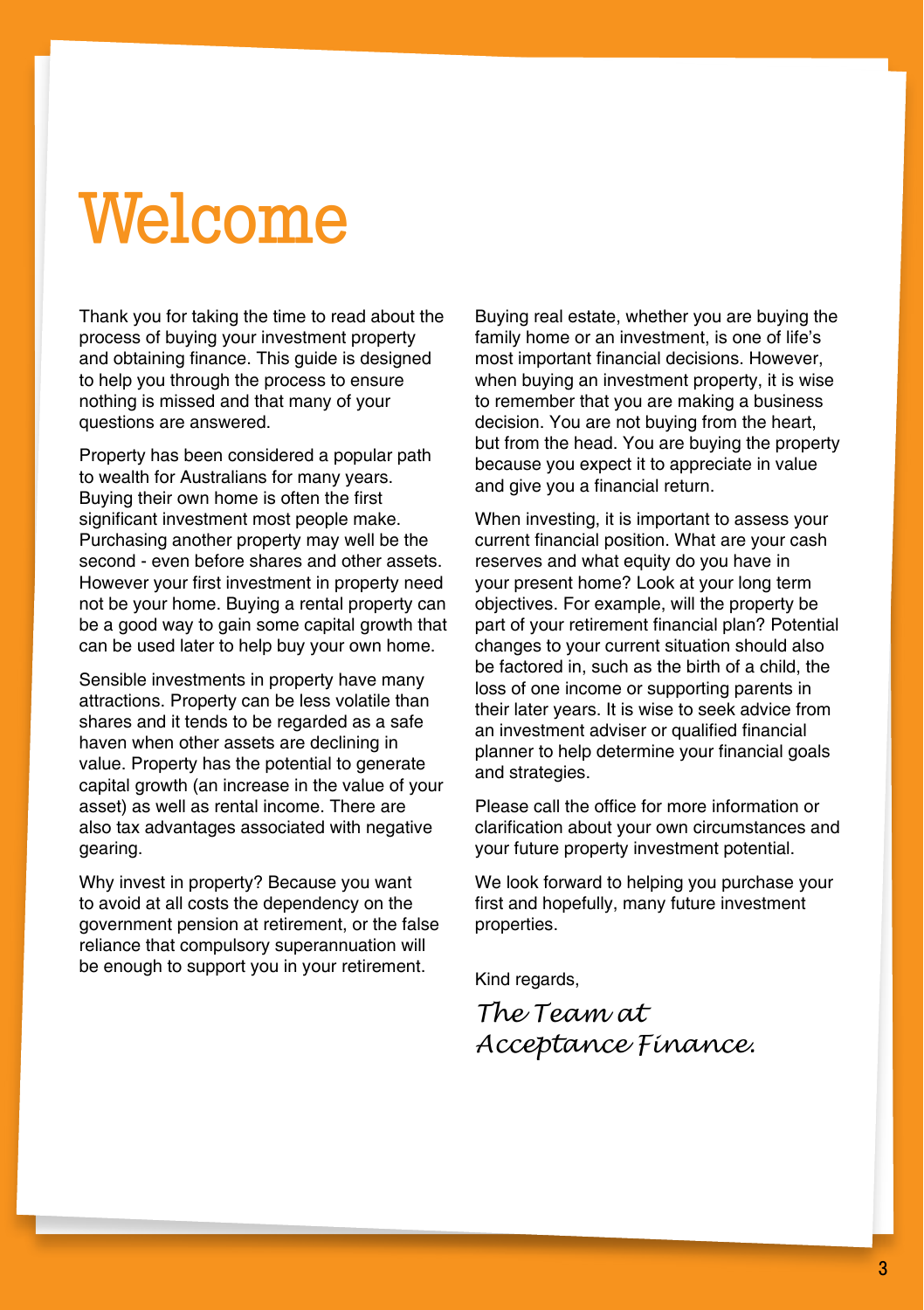## Overview: Purchasing your investment property



## Why investing in property may be the answer

A property investment plan is one that works towards building your wealth and securing your financial freedom. For some, the future may seem a long way off, but the time to act is now because the future waits for no one. The housing market is generally a seven to ten year cycle: there are always highs, lows and steady patches.

The decisions you make today will determine the lifestyle choices you have in the future.

The following factors should be taken into consideration when purchasing property as an investment:

- The likely return yield and capital growth
- Buying and selling costs
- Cost to borrow money, ie interest rates
- How attractive the property will be for likely tenants or future buyers.

## Do your homework

First you need to work out how much you can borrow. This is where our services will really help you. Make sure you have an accurate and detailed budget that takes into account all expenses associated with purchasing a property including stamp duty, council rates and other fees. Ensure you go to many open inspections and do your research on the internet before purchasing to ensure you have a good indication on property prices in your desired location. Find out the area's average rental yields and the services infrastructure in place and planned. Also research the property price growth that has been experienced and what is expected. Invest the time to fully understand the market - it could make a big difference to future investment returns.

A mortgage is a big commitment and you may have to make changes to your regular spending practices if you are to meet your repayments with ease. Include water and council rates and items such as insurances and maintenance in your planning phase. Don't forget your property management fees if you are considering having your property professionally managed. Your accountant may also take the opportunity to charge you more for the extra work in preparing your tax return. However a good accountant is worth their weight in gold.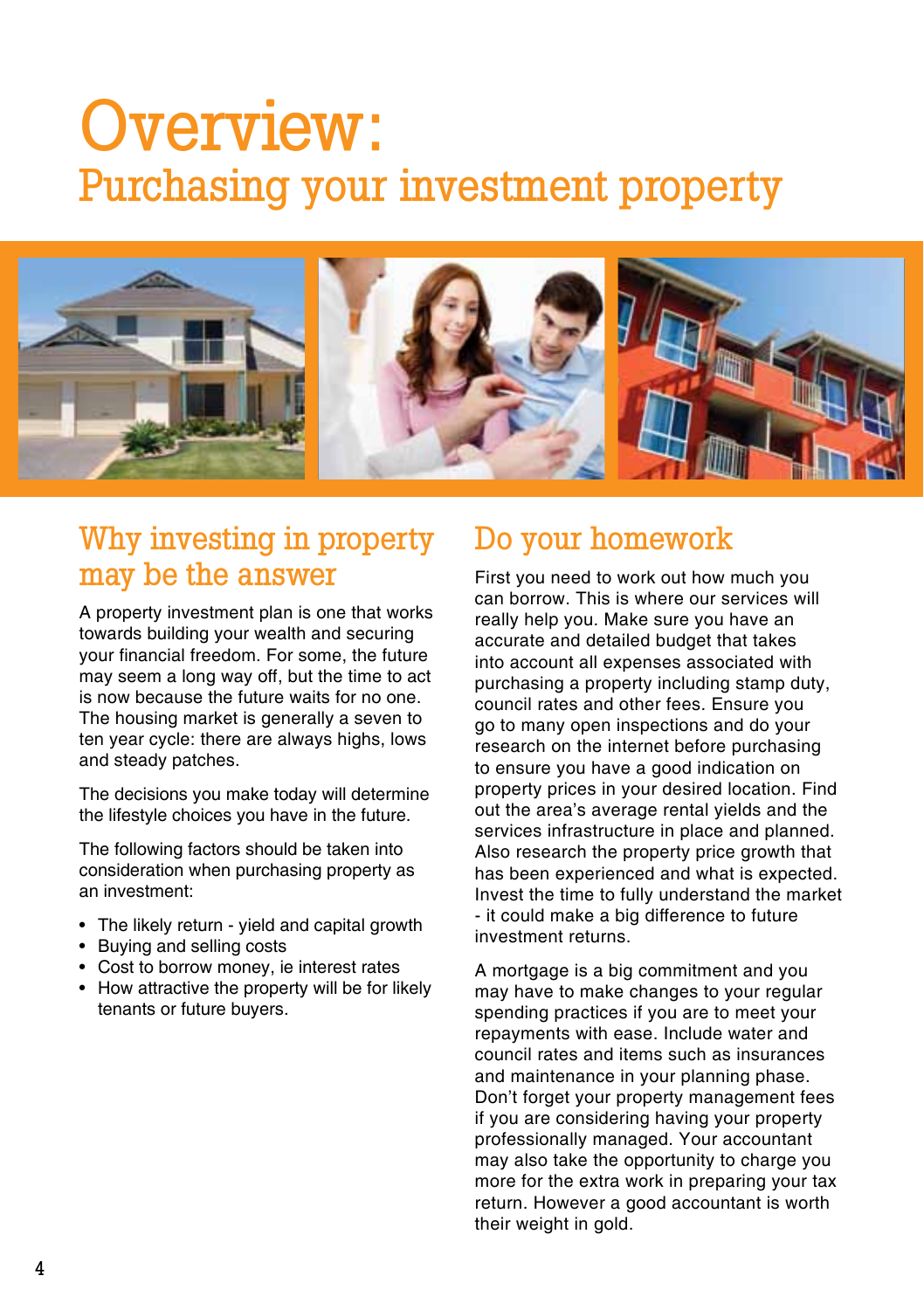

Interest rates move constantly, so you will need to allow room in your budget for interest rate increases and other unforeseen additional spending. When interest rates drop, simply maintaining the same repayments is one of the fastest ways of paying off more of your loan and building a buffer if they rise again.

Think very carefully about the different loan product offerings available and how these relate to you and your spending and saving habits. Consider options such as an offset account that will enable you to take advantage of using any excess cash to save on interest. It's also a great account to use to save for your next investment property.

Plan ahead - you may find a long-term tenant or you may find that your tenants come and go. Make sure your cash flow is sufficient to cover the mortgage and other outgoings if the property is empty. Don't think that you always have to increase the rent either. Sometimes it is more cost effective to have the same long-term tenant in your property than have weeks of vacancy trying to achieve a higher rental yield.

Every property will have compromises, but don't miss a good opportunity because you are waiting for the 'perfect' house or apartment. If it sounds too good to be true, it probably is.

Your selection criteria should include:

- **LOCATION:** is it close to schools, shops, day care and sporting facilities?
- **TRANSPORT:** is it close to bus stops and train stations?
- **Demographics:** especially population numbers, growth and density.
- **SUITABILITY TO RENT:** are the rooms big enough and are there usable living spaces inside and outside and other features such as garaging and storage?
- **FUTURE POTENTIAL:** can the property be renovated or developed? Are there any plans to develop surrounding properties, eg high density dwellings?
- **Affordability:** stay within the second and third quartile of prices in the suburb for price and rent.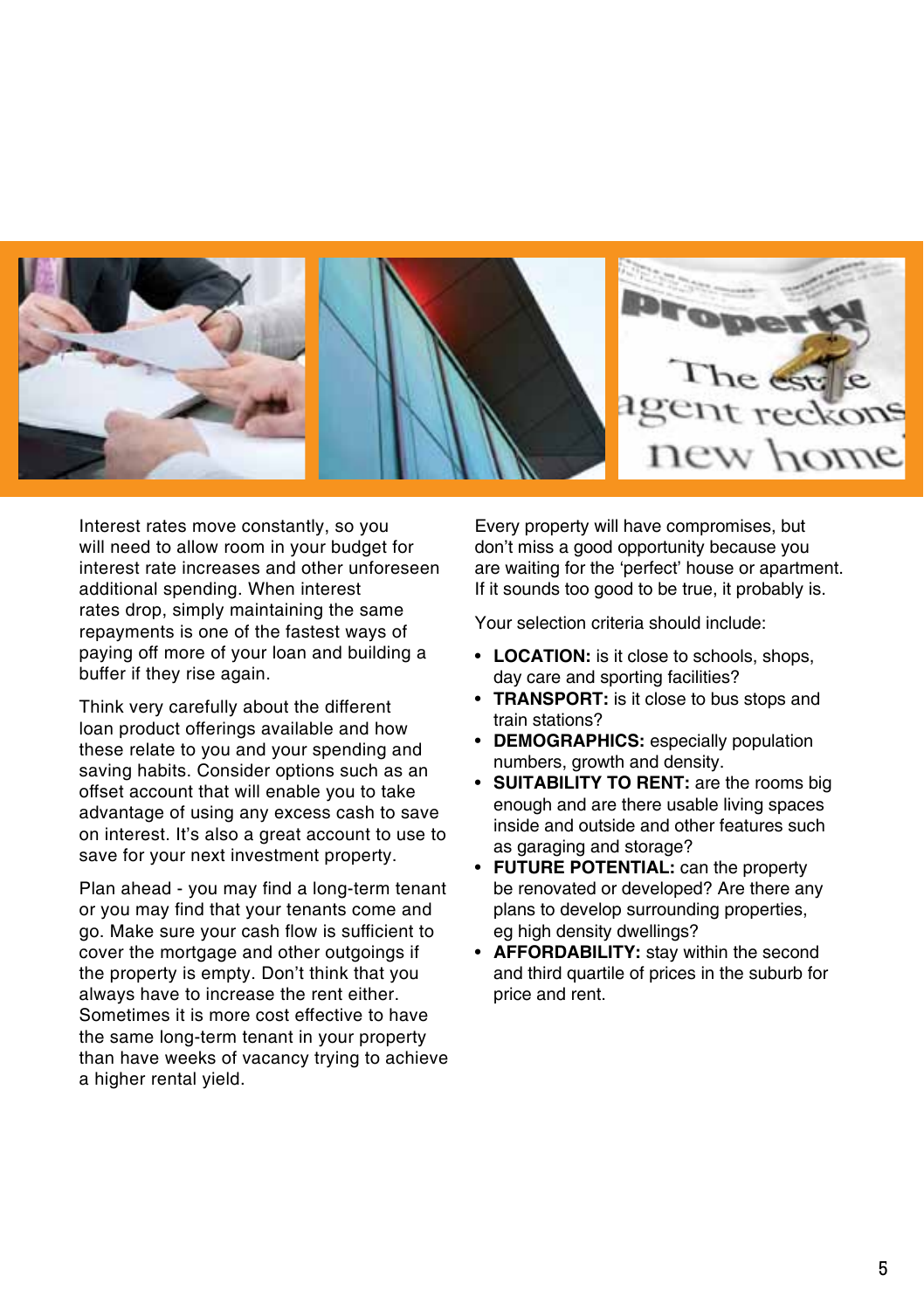

## Taxation - positive vs negative gearing

Even with an uncertain economy, rental yields are still expected to continue to increase in most capital cities.

As the population in these cities continues to grow, demand for housing will also increase. However with the recent economic conditions this increase in demand has not been satisfied with an increased supply of housing, resulting in a shortage of housing stock. Falling vacancy rates and higher rents have made it more difficult and expensive to find rental accommodation.

Like all good investments you first need to consider the property to be purchased. As with all property investments, location is the key consideration. Generally properties located within 20kms of the CBD with good train, bus and freeway access will offer stronger returns.

Once you have researched your investment property, you will then need to decide on the gearing strategy that best suits you. This will be determined by your financial circumstances, retirement strategy, the level of your deposit. equity available, surplus monthly cash flow (income less expenses) and your acceptable level of risk. These considerations will clarify whether negative gearing or positive gearing strategies are most appropriate to your situation.

#### **SO, SHOULD YOU HAVE POSITIVELY OR NEGATIVELY GEARED PROPERTY INVESTMENTS?**

Here's a brief description of both gearing strategies to help you identify with the possibilities of each.

Positively geared properties are when the rental return is higher than your loan repayments and outgoings. Positive cash flow properties are self funding and are considered to be a conservative investment strategy that provides an income with exposure to the prospect of capital growth.

Bear in mind that with positive gearing there is the potential that tax will be payable on the net income (after the consideration of depreciation and other tax deductions).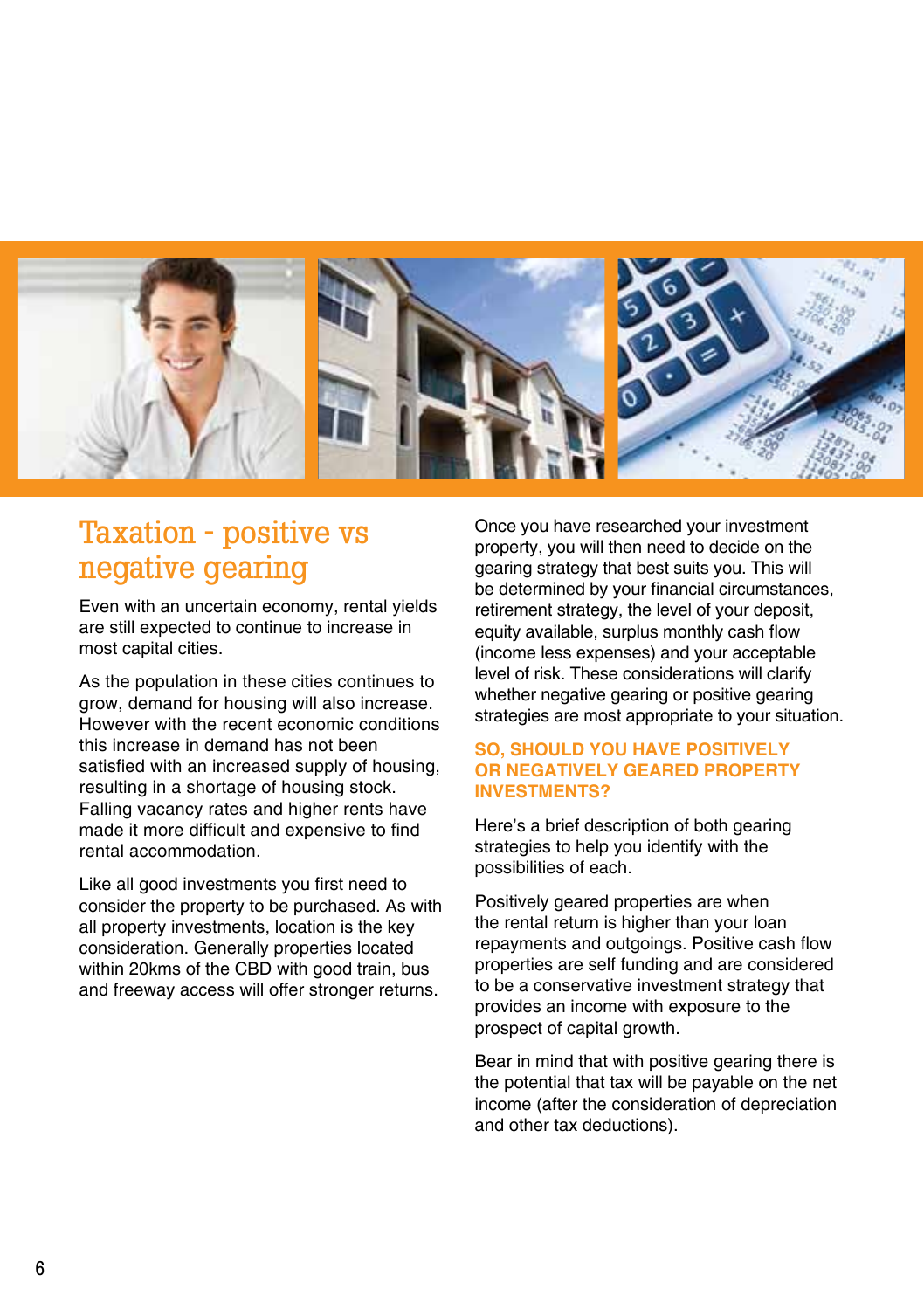

Positive gearing is beneficial when an individual does not have surplus cash flow to fund income losses during the ownership period or other income to offset losses.

Negatively geared properties are when the rental return is less than your loan repayments and outgoings (placing you in an income loss position). There is however the underlying expectation that the accumulated losses will be more than offset by the capital growth on the property. In this circumstance the rental return is not considered as important in the decision process.

The key benefit associated with negative gearing is that the loss associated with the property ownership can be offset against other income earned, reducing your assessable tax income, thereby reducing your tax payable. The result is that the cost of owning the property is being funded by your tenant (in the form of rent), the tax office (in the form of tax savings) and your surplus cash flow.

Ultimately most investors will aim to be positively geared in the long run. Generally high tax payers choose the negatively geared investment option to maximise their tax returns and benefit from the long term capital growth potential. Investors closer to retirement or in a lower income bracket may choose positively geared investments to maximise their income potential.

Feel free to call the office or ask your accountant to calculate the various loan to income ratios that may help you decide which gearing option is best suited to your individual circumstances. As always it is best to seek professional advice before proceeding with any investment strategy. THE

Even with an uncertain economy, rental yields are still expected to continue to increase in most capital cities.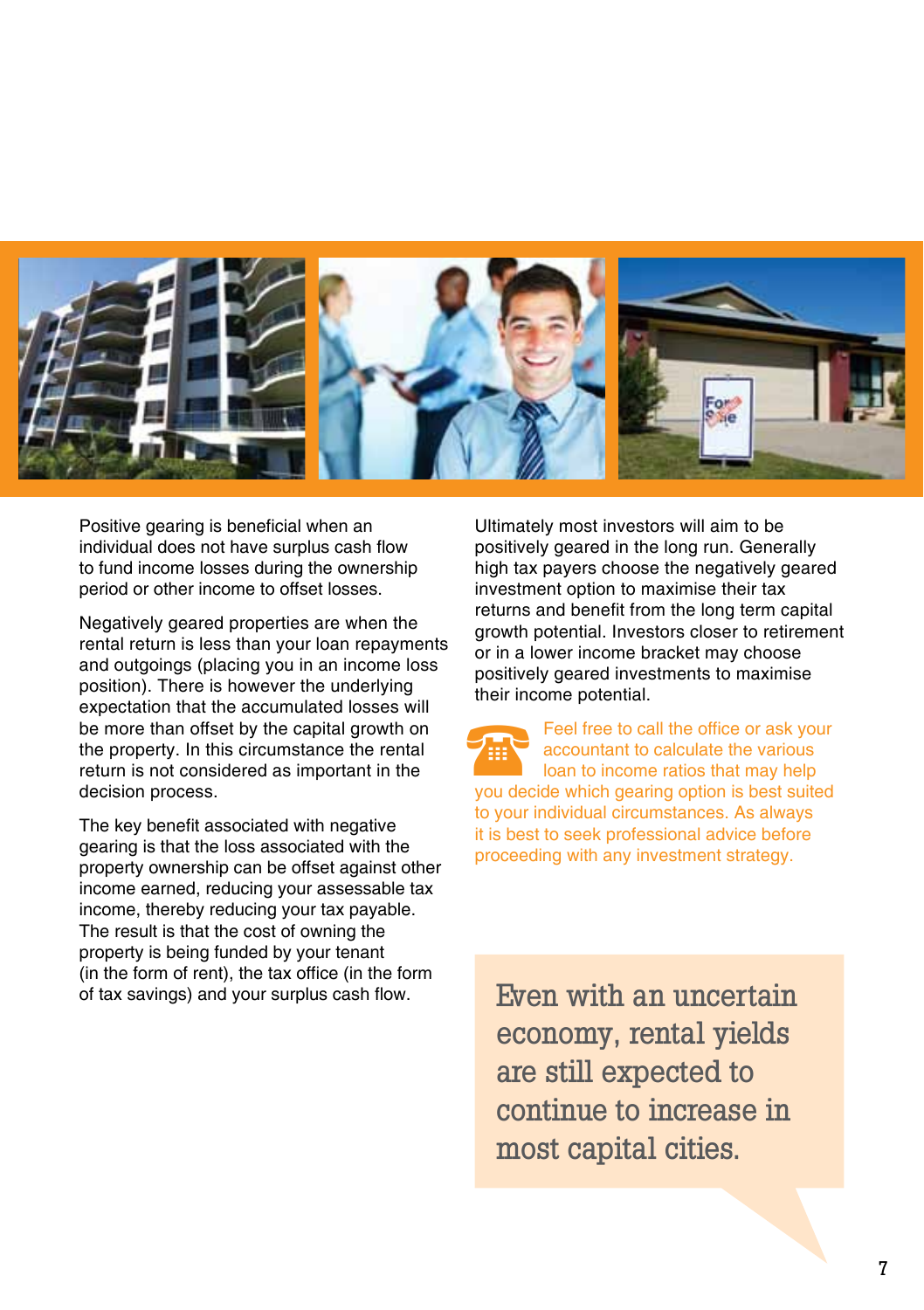## Getting started: Factors to consider



## Finance Using equity to buy your investment property

Many Australians are now tapping into their "pot of gold" - the equity in their home allowing them to invest for the future and forge ahead financially.

Tapping into your home equity (or equity from another investment property), is a great launching platform for buying an investment property. Say your home is valued at \$500,000, you owe \$150,000 on your mortgage (thereby giving you equity of \$350,000) you may want to invest a portion of the equity into another property.

Diagram 1 illustrates the financial components of your home:

**EXISTING BORROWINGS** - represented by the blue section of your home. This loan amount (unless used to purchase an investment property) is not usually tax deductible.

If your home is worth \$500,000 and you have \$150,000 remaining on your loan, your existing borrowings would represent 30% of your home value.

**20% EQUITY** - represented by the orange section of your home. This is the safety net that lending institutions like to have as their safeguard against the borrowings on your home. This is unable to be touched unless you want to pay LMI (Lenders Mortgage Insurance).

In this example 20% equity of \$500,000 is \$100,000.

**REMAINING EQUITY** (what you've already repaid on your loan or gained through capital growth on the property) - represented by the green section of your home.

Diagram 1 shows that the remaining 50% of the value of the home is available to use as security for other purchases. To access this remaining equity to purchase an investment property, there are two options: (A) establish a line of credit; or (B) apply for a standard term loan with a redraw facility or an offset account where the remaining equity amount can be invested until required.

Usually the existing loan and the new portion of the loan would be refinanced; however it is common to split these in order to keep the non tax deductible amount clearly differentiated from the deductible investment amount. Your accountant should be able to help with this.

In this example, \$250,000 is 50% of the value of your home available to purchase an investment property.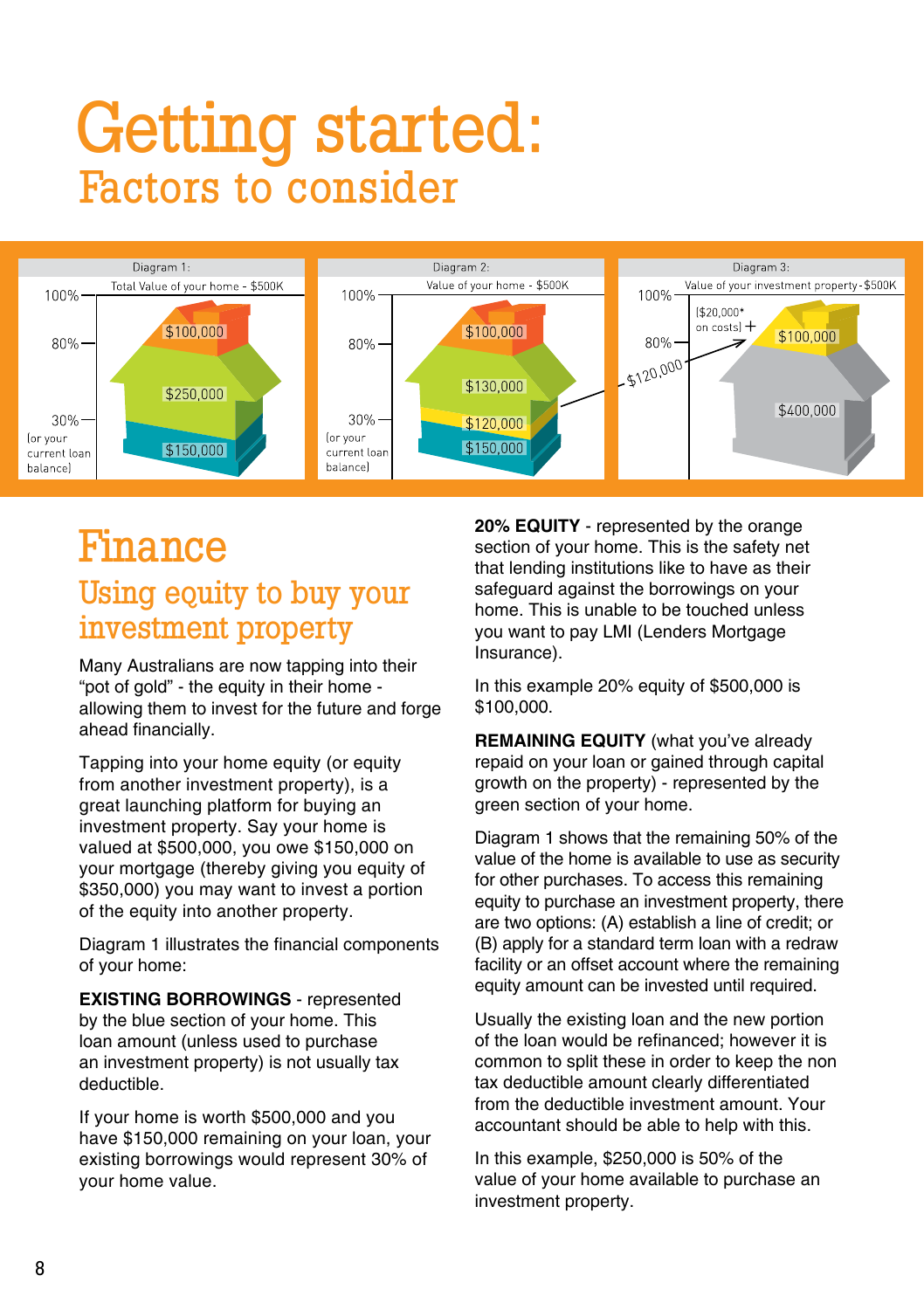

When you do find the investment property you want to purchase, you can fund the acquisition with:

**(A)** A new loan for the investment property (typically 80% of the purchase price to avoid LMI). This \$400,000 loan (based on a \$500,000 investment property) is represented by the grey section of the investment property in Diagram 3. Plus:

**(B)** Part of the green remaining equity in your home. The remaining 20% of the purchase price (usually representing the deposit) plus stamp duty, conveyancing costs and other associated expenses can be taken from this equity. In the example it would require you to draw \$120,000 (assuming \$100,000 [20% deposit] and \$20,000 [5% total acquisition costs\*]) of the available \$250,000 (represented by the yellow section in Diagram 2) leaving \$130,000 of the remaining equity. This could also be used to purchase an additional investment property if serviceability allowed or you could use this equity to fund any shortfall in your new investment loan repayments.

The tax man (through tax rebates) and your tenants (through rent) help pay for the investment loan, however sometimes there is a shortfall that needs to be serviced. This should be taken into account when borrowing to ensure that the loan on the investment property can be serviced within your budget and should include some margin for any unexpected interest rate rises.

Then all you need to do is sit back and let the property take its course with capital gains generating some additional equity over the next seven to ten years, as it has proved to do so (even in tough times) over the last century.

Once you learn this strategy you can repeat it as often as you want, provided you can repay the borrowings.

### Buying an investment property through a superannuation fund

Did you know that you can now use your self managed superannuation fund to buy an investment property? You will need to consult your accountant or financial advisor with regards to:

- What you can and cannot do in a self managed super fund (SMSF)
- Benefits of using a SMSF to buy a property
- Challenges and pitfalls
- Using the correct trust structures
- How to correctly source and set up the finance
- How to buy an investment property through a superannuation fund.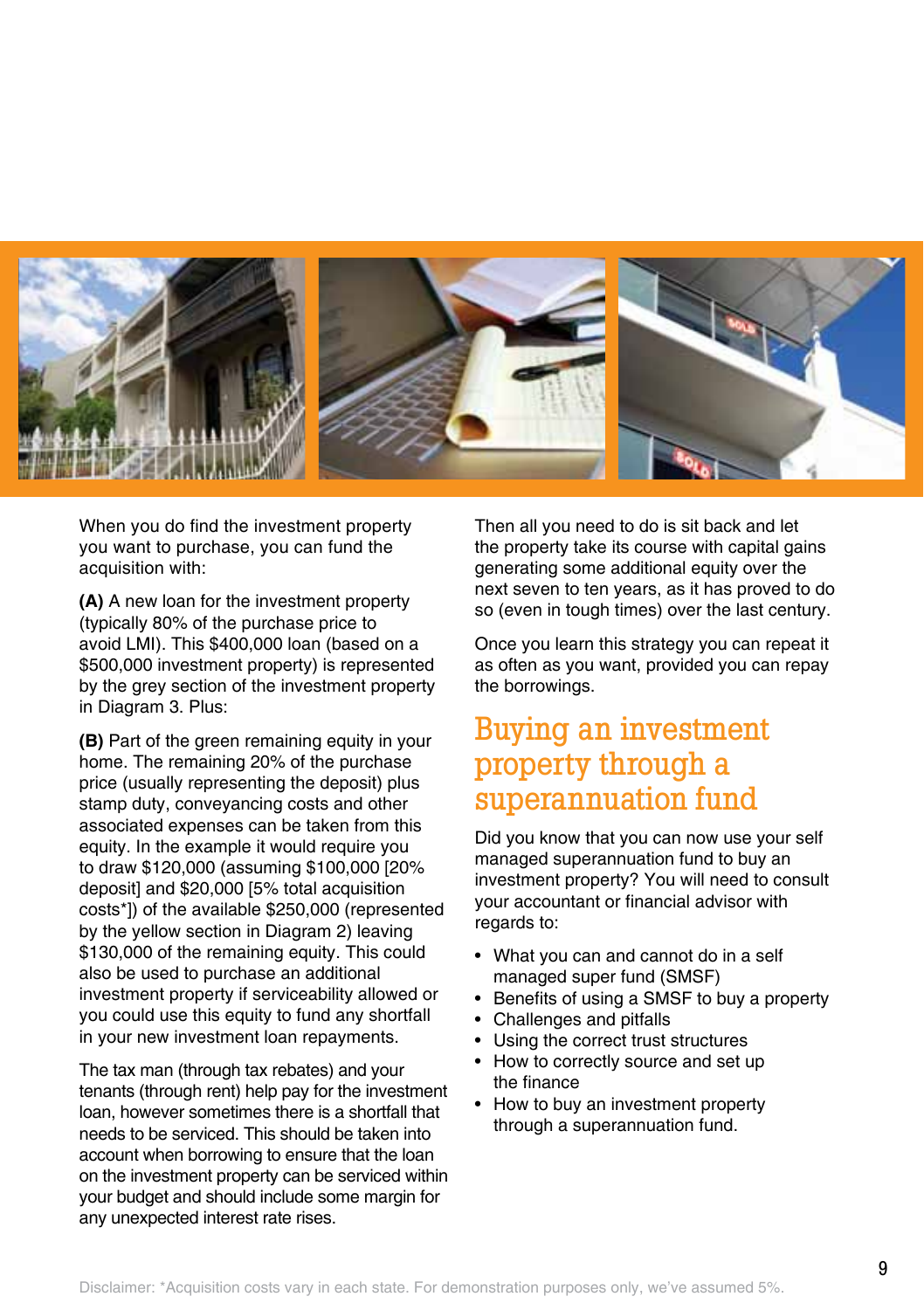

## Choosing the Right Loan

Ideally, investment property loans should be interest only because an interest only investment loan is FULLY tax-deductible. It is usually the best cash flow solution when used with good capital growth. However there are other categories of loans that may be considered.

## Interest only loans

With an interest only loan your repayments are set to cover the interest component of your loan only, which allows you to keep your repayments on your investment property to a minimum. Generally, interest only loans are for a maximum five year term (depending on your lender) reverting to a principal and interest loan at the end of the agreed interest only term. However a further interest only loan can be negotiated at this time. The interest on your investment loan is tax deductible, making these types of loans attractive to investors.

## Fixed rate loans

These loans are set at a fixed rate for a specified period - usually one to five years. Repayments do not rise or fall with interest fluctuation throughout the specified period. At the end of the term you can lock in another fixed rate, switch to variable or go for a split loan. These loans may have limited features and lack the flexibility of variable loans. There may be early exit fees and limited ability to make extra payments.

## Basic or "no frills" loans

These are variable rate loans with a relatively low interest rate. Repayments will rise and fall with interest fluctuations. With these loans, remember to check that the loan conditions will suit your circumstances, particularly the ability to make additional repayments and pay out the term of the loan without a penalty.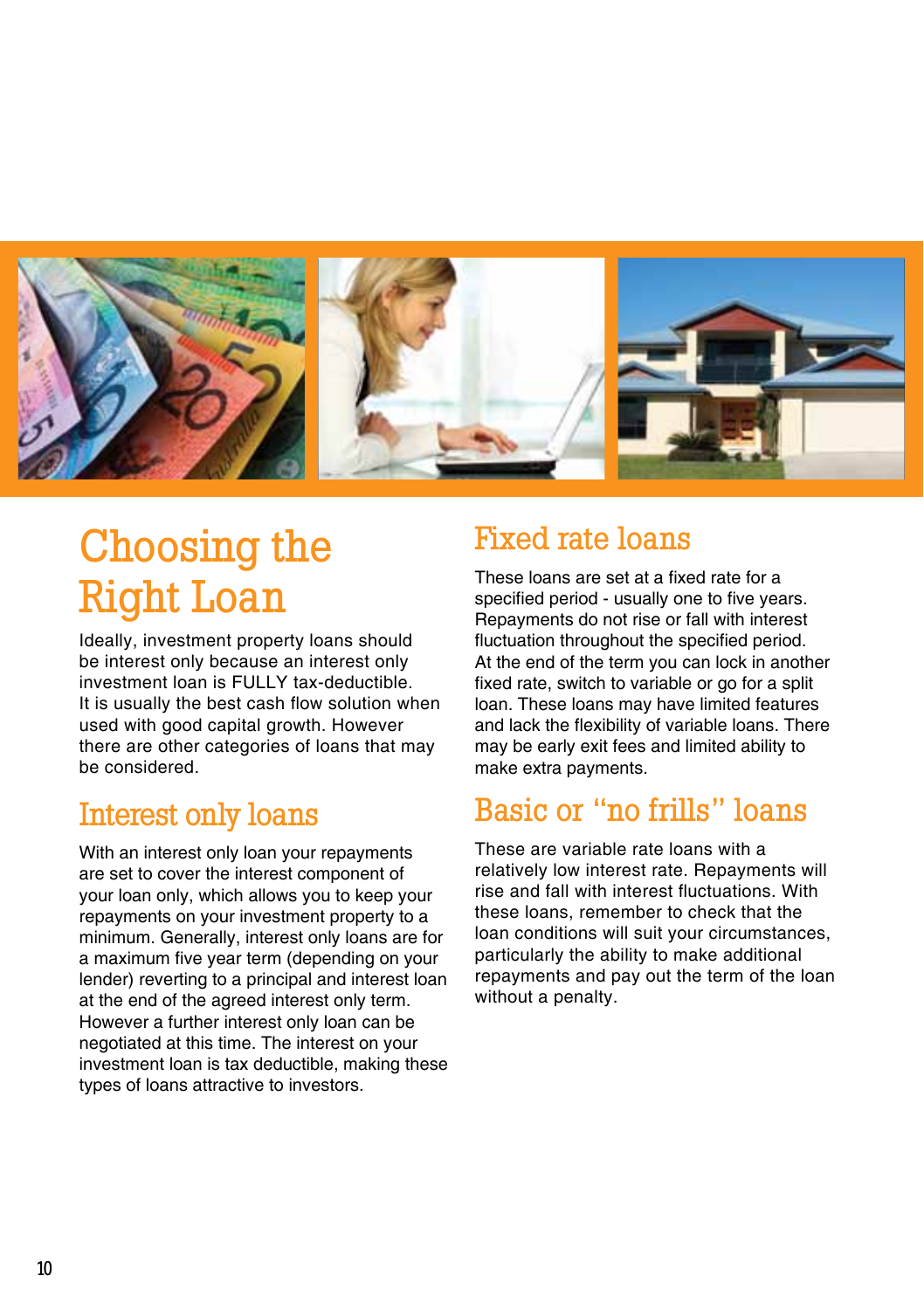

## Standard variable rate loans

The standard variable rate loan, like a basic or "no frills" loan, offers more flexibility than a fixed rate loan. A standard variable rate loan will often have more features than the basic variable option so the rate may be slightly higher. The extra options (for example a redraw facility, the option to split between fixed and variable, extra repayments and portability) should be taken into account when choosing your type of variable loan. Repayments will vary as interest rates fluctuate.

## Line of credit loans

Sometimes known as equity loans, these loans are a great way to access the equity in your home to use for property investment, home renovations or other personal purchases. Repayments on a line of credit loan are determined by the interest rate applicable at that time. If you have sufficient equity in your home, you will need to make a separate application for a line of credit loan if you don't already have one in place. With this type of loan you have the added advantage of being able to make unlimited deposits as your repayments are not set. Always check the conditions of these loans as they are sometimes more expensive than standard products.

## Professional loan packages

These loans are offered to provide an all-inone loan package. They offer interest rate and fee savings on your loan, credit card and transaction accounts and some lenders also waive the annual fees for your credit cards. An annual fee ranging from \$120 to \$395 is usually applicable on these loans.

These packages can also offer amazing flexibility, with some banks willing to waive product switching fees when changing from a variable to a fixed rate or converting a principal and interest loan to an interest only loan.

We will provide you with a comparison of various loan options from our panel of lenders to assist you with choosing the right loan for your circumstances.

A great way to access the equity in your home to use for property investment or home renovations.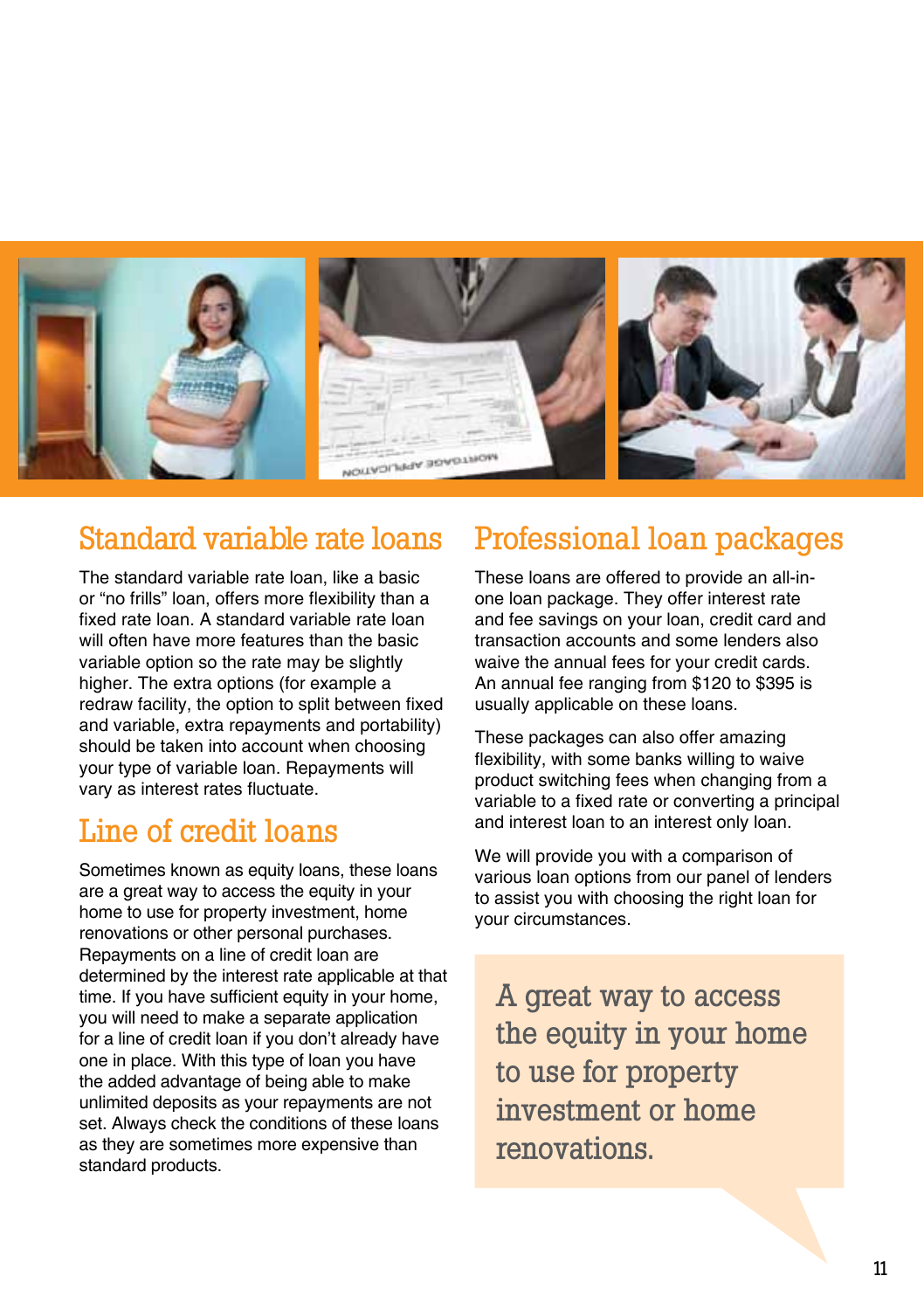

## Borrowing **Essentials**

### Credit reference

Your lender is going to do a credit check on you. They'll be looking at any credit applications made by you and will be checking if you've defaulted on payments or have an infringement referenced either in your name or your company's name if you are self employed. Make sure that you have a 'clean slate' by checking your credit report. If something appears that you are unaware of, advise the agency immediately. You can order your personal credit file online. Enter your personal information, pay by credit card and your credit file will be forwarded to you as a PDF file. Bring a print out of the credit file to your appointment with us. Or call 1300 762 207 and order your credit file over the phone.

## How much can I borrow? Know your limits

The amount you can borrow for your investment property will depend on many factors: your deposit or other equity you hold, what you are buying, the expected rental income, whether you will be negatively

or positively gearing the property, property management costs and if you have allowed for a period of vacancy.

This is where we can help you to work out how much you can borrow and what type of loan will suit your budget and lifestyle.

## What deposit will I need?

Most lenders require a minimum 10% deposit. however if you are borrowing 80% or more of the purchase price you will normally be required to pay mortgage insurance (which means an additional fee). The way you structure your investment loan will depend on your personal circumstances and should be discussed with your accountant or financial advisor.

## Deposit bonds

A deposit bond is a guarantee to the vendor, by an insurance company, that they will receive their 10% deposit, even if the purchaser defaults on the contract of sale. You, the purchaser, are able to provide this guarantee to the vendor by paying a small premium to the insurance company.

All purchase funds are paid at settlement. In the ordinary course of events, settlement takes place, the purchase price is paid in full and the deposit bond simply lapses.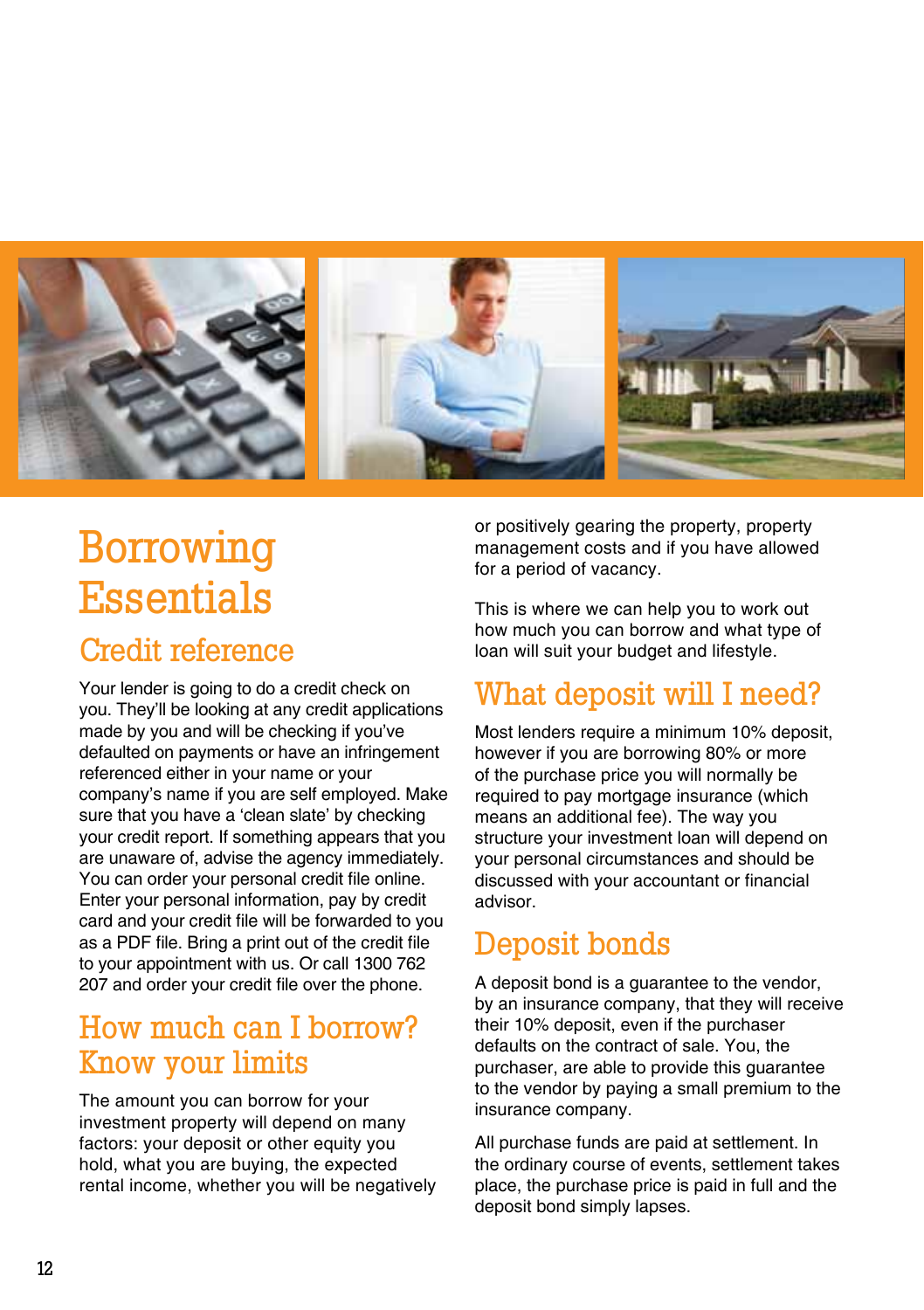

## Should I buy with someone else?

The most common way to buy a property with two or more people who aren't a married or defacto couple is through a tenantsin-common arrangement. This allows the property ownership to be split any way, not necessarily into equal shares. Three people can buy a third each, or it can be divided in other proportions. This means your share of the property can be left to the person of your choice when you die.

In contrast, a property owned under a joint tenant arrangement (usually by couples) is where the property is held in equal shares. If one owner dies, their interest passes to the other owner.

Shared property ownership only works if strict ground rules and a tight contract are in place. Everything needs to be in writing. Your legal representative should be consulted. The two most important points you need to cover are what happens if one owner wants to sell their share and what happens if an owner cannot meet the repayments.



We can determine your borrowing capacity, how much deposit you may require and can also arrange the deposit bond if required.

## **Costs** Stamp duty

The amount of stamp duty payable varies from state to state and whether you are a first home buyer or an investor. Your conveyancer/legal representative will advise you of the amount payable or you can check your state's website.

| <b>State/Territory</b> | Website                 |
|------------------------|-------------------------|
| ACT                    | www.revenue.act.gov.au  |
| NSW                    | www.osr.nsw.gov.au      |
| NΤ                     | www.revenue.nt.gov.au   |
| QLD                    | www.osr.gld.gov.au      |
| SА                     | www.revenuesa.sa.gov.au |
| TAS                    | www.treasury.tas.gov.au |
| VIC                    | www.sro.vic.gov.au      |
| WА                     | www.dtf.wa.gov.au       |

## Loan application fee

There is a standard upfront loan establishment fee. The fee covers the preparation of loan application documentation, legal fees for standard mortgage preparation and one standard valuation.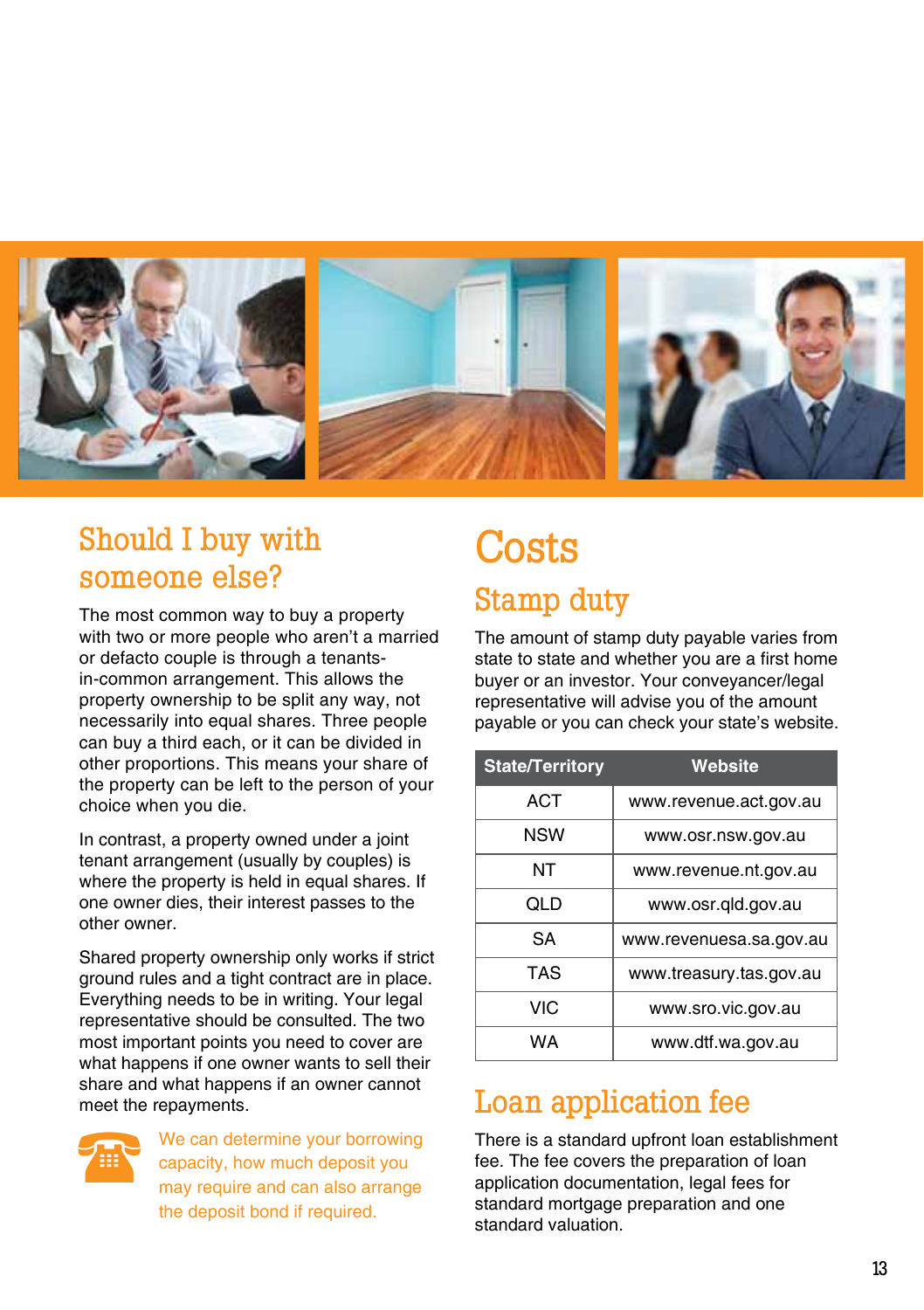

## **Legal**

You will need to appoint a conveyancer/legal representative to ensure that the contract is in your best interest and does not contain any unsatisfactory terms. Make sure you know your legal representative's qualifications and exactly what service they are offering.

Their role is to:

- Give advice on the property contract
- Facilitate council, strata and company title searches
- Order pest and building inspections
- Arrange for the exchange of contracts
- Negotiate with the vendor's solicitor on your behalf
- Arrange for the settlement process, and
- Deal with any difficulties that arise during the settlement period.

It is a good idea to 'shop around' for someone experienced, or call the office for our recommendations.

## Inspections

Building and pest inspections are a must! Your conveyancer will enlist the services of an authorised pest and building inspector. Your purchase contract can be subject to a satisfactory inspection or your inspection can be scheduled during your cooling off period.

The inspector will provide a written report pointing out any faults in the property, whether they can be repaired and how much these repairs are likely to cost.

Pest inspections are not usually covered in a building report so will need to be arranged separately. If buying at auction you will need to ensure that all inspections are completed prior to the day of the auction.

In the case of a strata title property, your contract for sale will provide the name of the strata manager so that you can arrange for an inspection of the books and records of the owners' corporation.

Your legal representative should also advise you of any future developments which could affect your home by checking with the local council.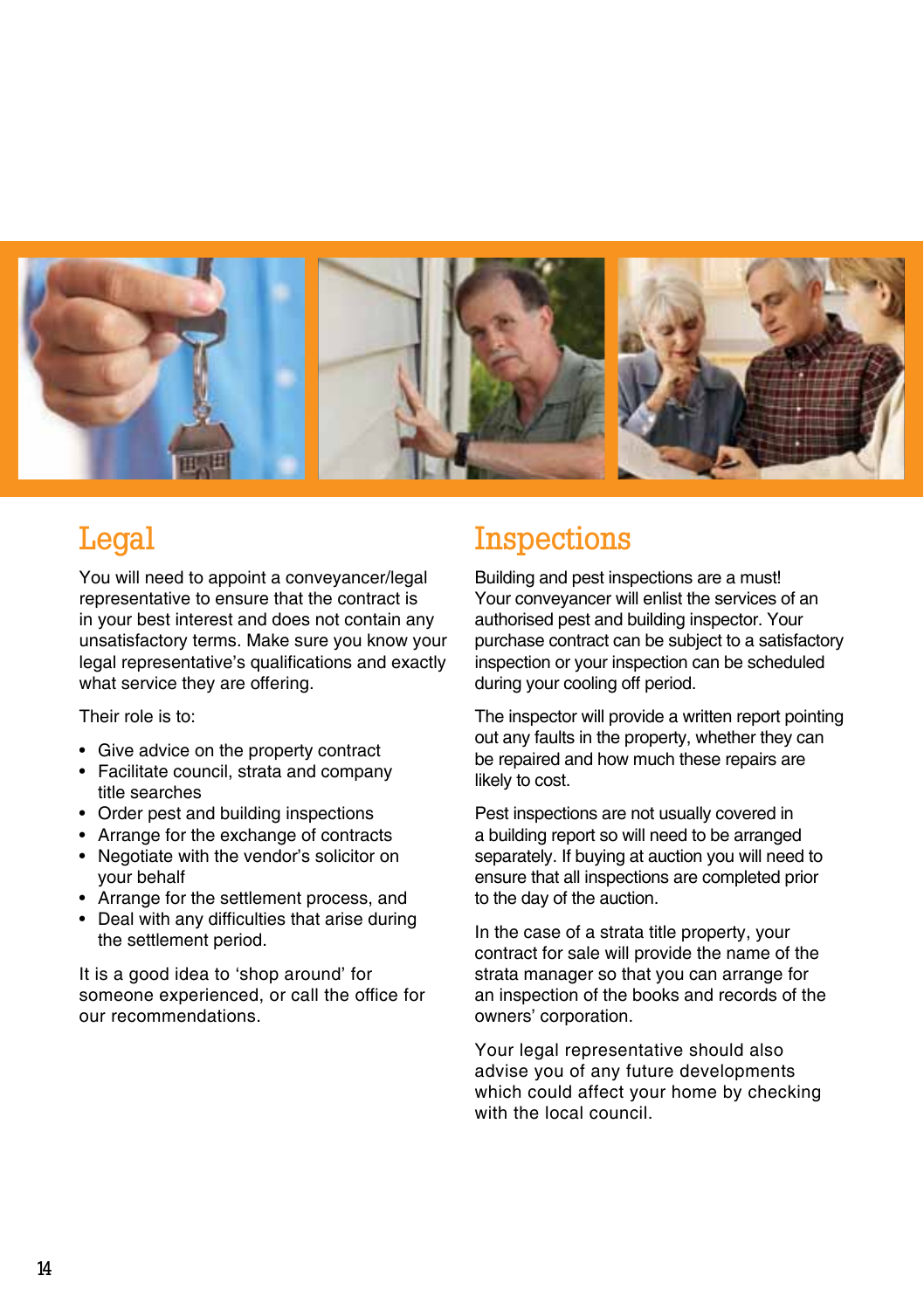

### **Insurances**

#### **Mortgage protection and lender's mortgage**

Mortgage protection and lender's mortgage insurance (LMI) are for two different situations.

Mortgage protection is insurance that supports you in case you become involuntarily unemployed or are unable to work due to illness or disability. It makes sense to ensure that you can continue to meet your commitment in the case of unforeseen events.

However lender's mortgage insurance is usually required where your deposit is less than 20% of the purchase price of your property and protects the lender in the event that you default on your repayments.

#### **Life**

Life insurance provides a lump sum payment to your beneficiaries in the event of your death. If you are the main income earner in the family, this insurance will help your family manage their future (for example paying out mortgages, schooling and other family expenses) without your ongoing earning capacity.

#### **Landlord**

Landlord insurance is a policy to cover an investment property owner from financial losses. Common features of a landlord insurance policy include malicious or intentional damage to the property by the tenant or their guests, theft by the tenant or their guests, loss of rent if the tenant defaults on their payments, liability including a claim against you by the tenant, and legal expenses incurred in taking action against a tenant.

#### **TPD - total and permanent disability**

You can choose to cover yourself for either total or permanent disability or death options, providing you can no longer work or in the event that you die due to illness or accident. When combined with life insurance, this can provide security for you and your family.

#### **BUILDING**

Building insurance should provide you with adequate cover in the event you need to repair or replace your investment property (ie home, garage, shed).

#### **Income protection**

Income protection insurance pays you a predetermined percentage of your monthly income should you be unable to work due to illness or injury.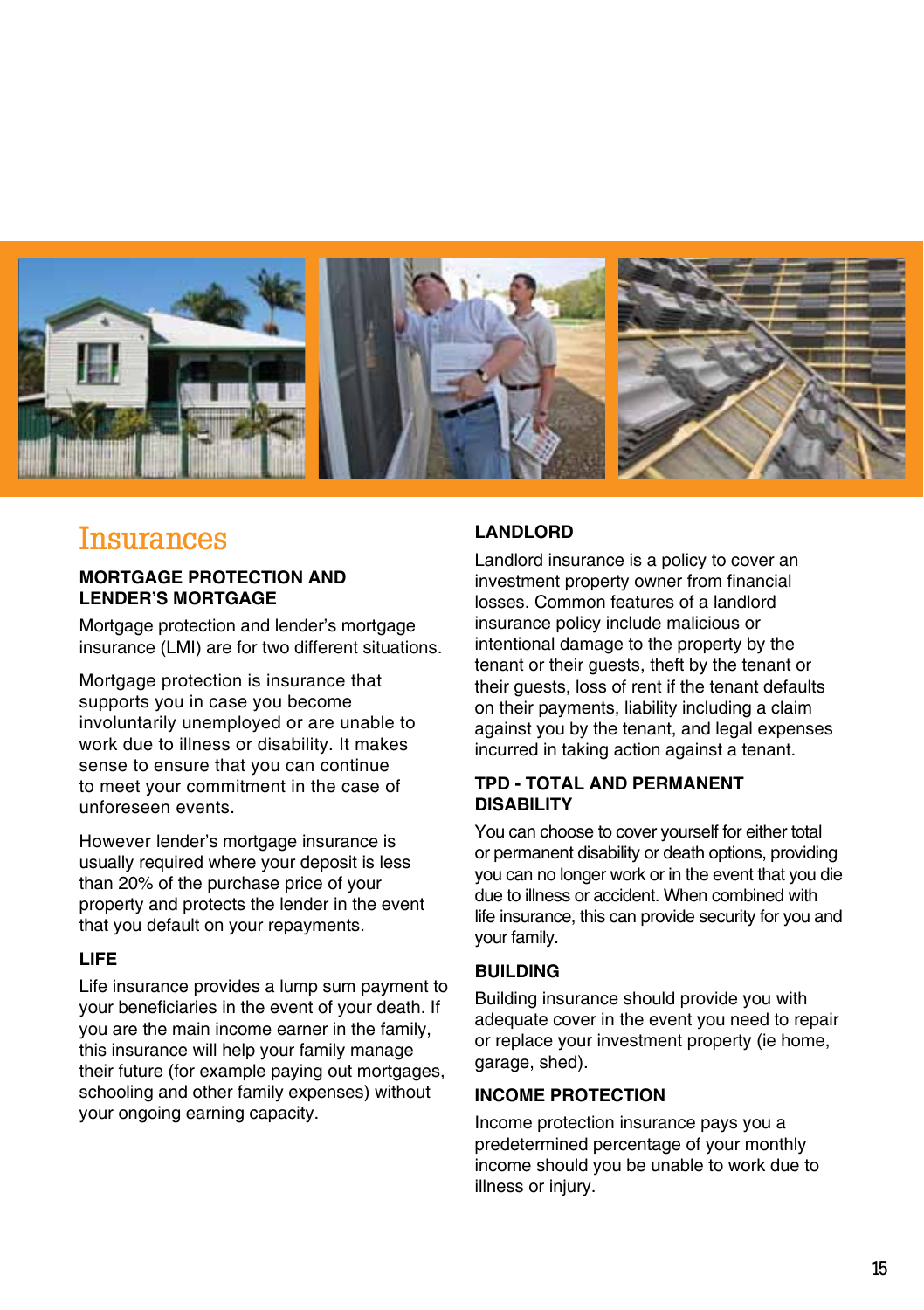

## Land tax

Land tax is an annual tax levied on owners of land. In general, your principal place of residence (your home) or land used for primary production (a farm) is exempt from land tax. Investment property, on the other hand, may be subject to land tax and the rate of tax varies from state to state. We can help with the rates applicable in your circumstances.

We can provide you with information on stamp duty in the state of your purchase, comparisons of various loan application fees and have access to insurance recommendations. We will also quote any LMI due.

## Applying for a loan

All lenders are likely to ask for the same information. If you're approaching a lender for the first time you'll need to be 'identified'. When you apply for a loan you have to show identification up to the value of 100 points. A driver's licence earns 40 points, a credit card can earn 25 points and a birth certificate 70 points. Only original documents qualify.

It's not unusual for a loan application form to take up to 10 pages. Your lender will want to ascertain your existing assets, capacity to repay, financial risk, collateral (is the property you are buying adequate security for the amount borrowed?). You will also be asked if you have dependent children, how long you have lived at your current address, what you owe, your personal insurances and your credit card details. It is advisable to have your two most recent pay slips, group certificates for the past two years and documentation from your employer detailing income and length of employment.

Self employed applicants should provide their past two years' ATO assessment notices or their past two years' financial statements and accountant's details. Some institutions may even ask for a profit and loss statement certified by a registered accountant.

Also needed are savings details, bank statements including transaction, saving or passbook accounts, investment papers including managed funds or term deposits, what you owe and own, details of personal loans, credit cards or charge cards and tax liability if self-employed. Details of life insurance policies and superannuation as well as approximate value of other assets such as furniture and jewellery should also be included.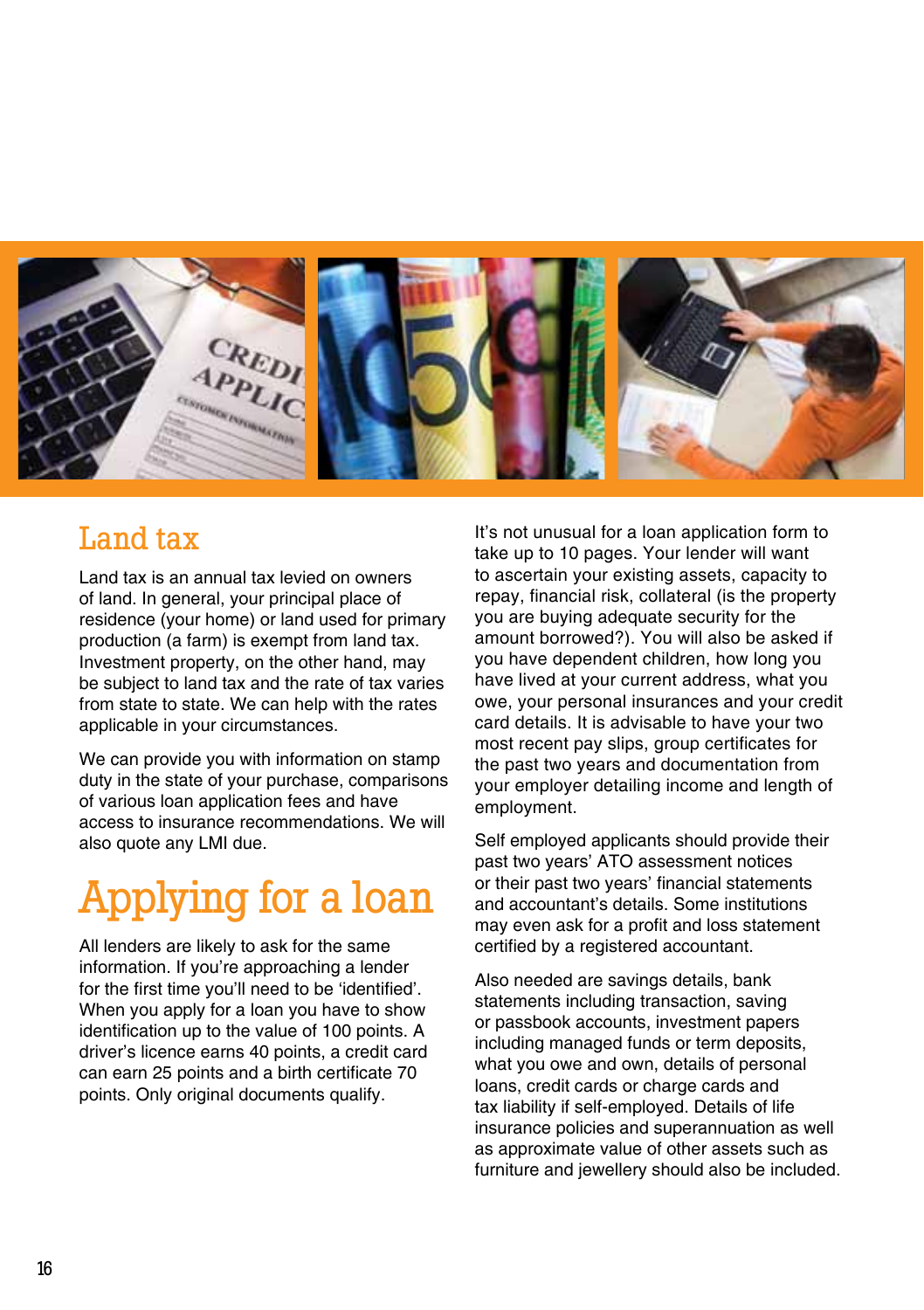

Remember to include your expected rental return in your loan application. This will affect your borrowing capacity and loan serviceability and may allow you to purchase a more expensive property. Your real estate agent will be able to provide this information.

## Loan approval

It is best to have your loan pre-approved before you make any offers. Knowing that your finance is pre-approved will allow you to concentrate on a price range and give your full attention to the purchase. Remember that a vendor may also accept a lower than advertised price knowing that your finance is organised. They may want a quick and hassle free sale.

Once your loan is formally approved, we will arrange mortgage documents to be signed. Be sure to read the mortgage contract carefully and understand the contents.

## Property management

Professional property management frees you from dealing with tenant issues and gives you more time to concentrate on your portfolio. Your property manager is also up-to-date with changes to the Residential Tenancies Act and is better suited to negotiate with your tenant on your behalf should the need arise. They are also in a position to obtain credit checks on potential tenants and have access to tradespeople. If you prefer to stay one step removed and not deal personally with your tenants, then a property manager is definitely recommended.

All lenders are likely to ask for the same information.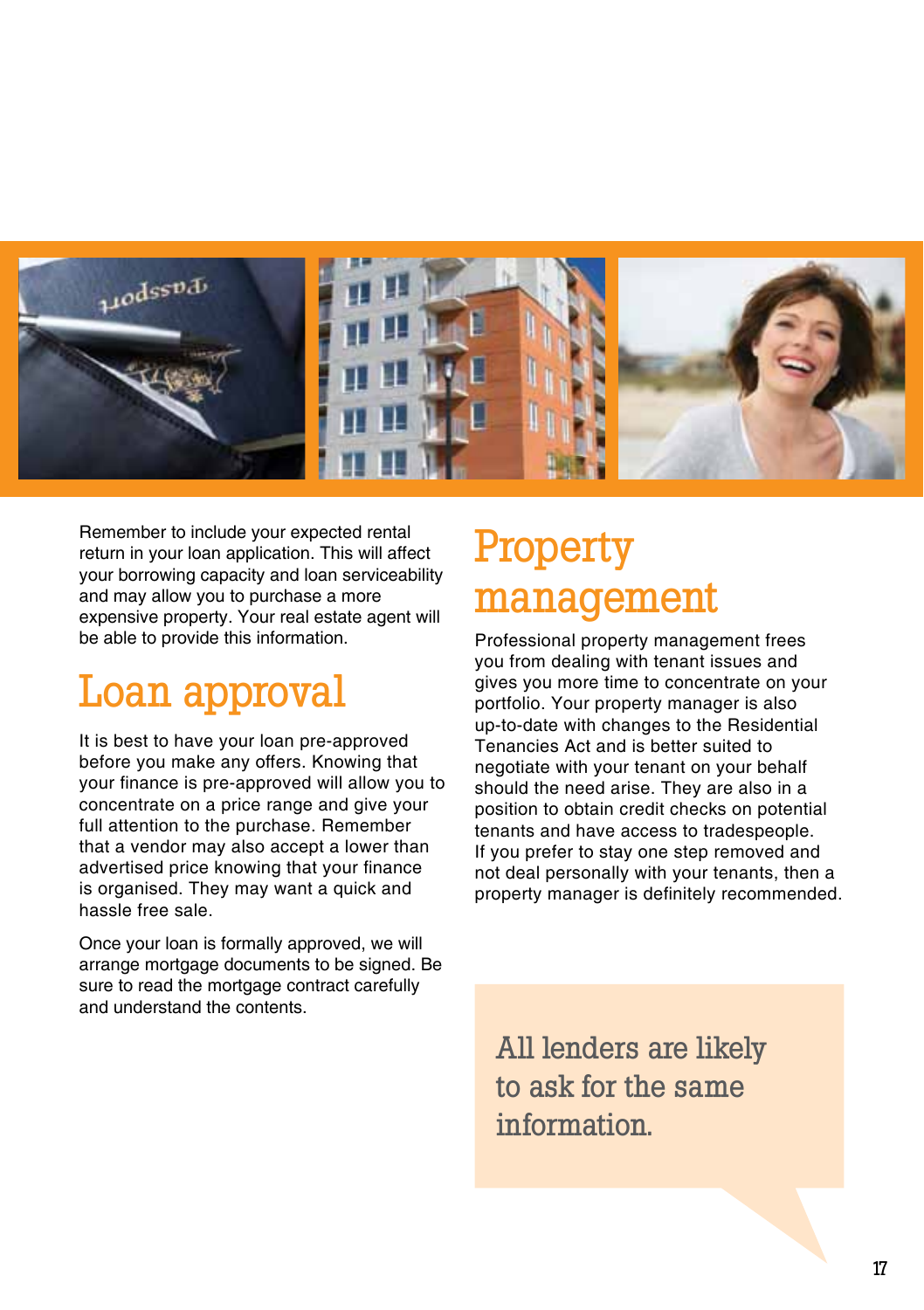## Buying Your Investment Property: A Step By Step Guide



## Step 1 - Have your loan pre-approval in place

Knowing how much you have to spend gives you the confidence to make a calculated offer on your property of choice.

## Step 2 - Choose the right property in the right location

Research your chosen suburb by checking all advertised listings in newspapers, the internet and real estate agents. Make sure that you know the price of recently sold comparable properties. Choose an investment property with your head, not with your heart.

Sometimes investing in property in another state is a better financial option. Keep informed by reading reports on national property updates and best performing suburbs. Usually capital cities outperform regional areas, however some coastal options have also seen very good growth.

## Step 3 - Make an offer

For properties sold by private treaty you will need to make an offer to the listing real estate agent. Obtain a copy of the contract for sale and organise for your conveyancer/ legal representative to check it.

Properties being auctioned may be open to offers prior to the auction date. If you buy at auction you will usually be required to pay a deposit of 10% on auction day. The contract for an auctioned property is unconditional and no cooling off period applies. If bidding at an auction, make sure that your conveyancer/ legal representative has checked the contract and organised pest and building inspections before you bid.

## Step 4 - Conveyancer / legal representative

The contract for sale should be given to your conveyancer for advice and checking. The conveyancer will advise you of your cooling off rights (varies from state to state). Once the contract has been signed by both parties and exchanged, the contracts are legally binding. The contract will indicate when the deposit will have to be paid. If no pest and building inspections have been carried out, it is advisable that they are ordered by the conveyancer.

## Step 5 - Final loan approval

We will organise loan documents for the balance of the purchase price to be prepared and signed by you.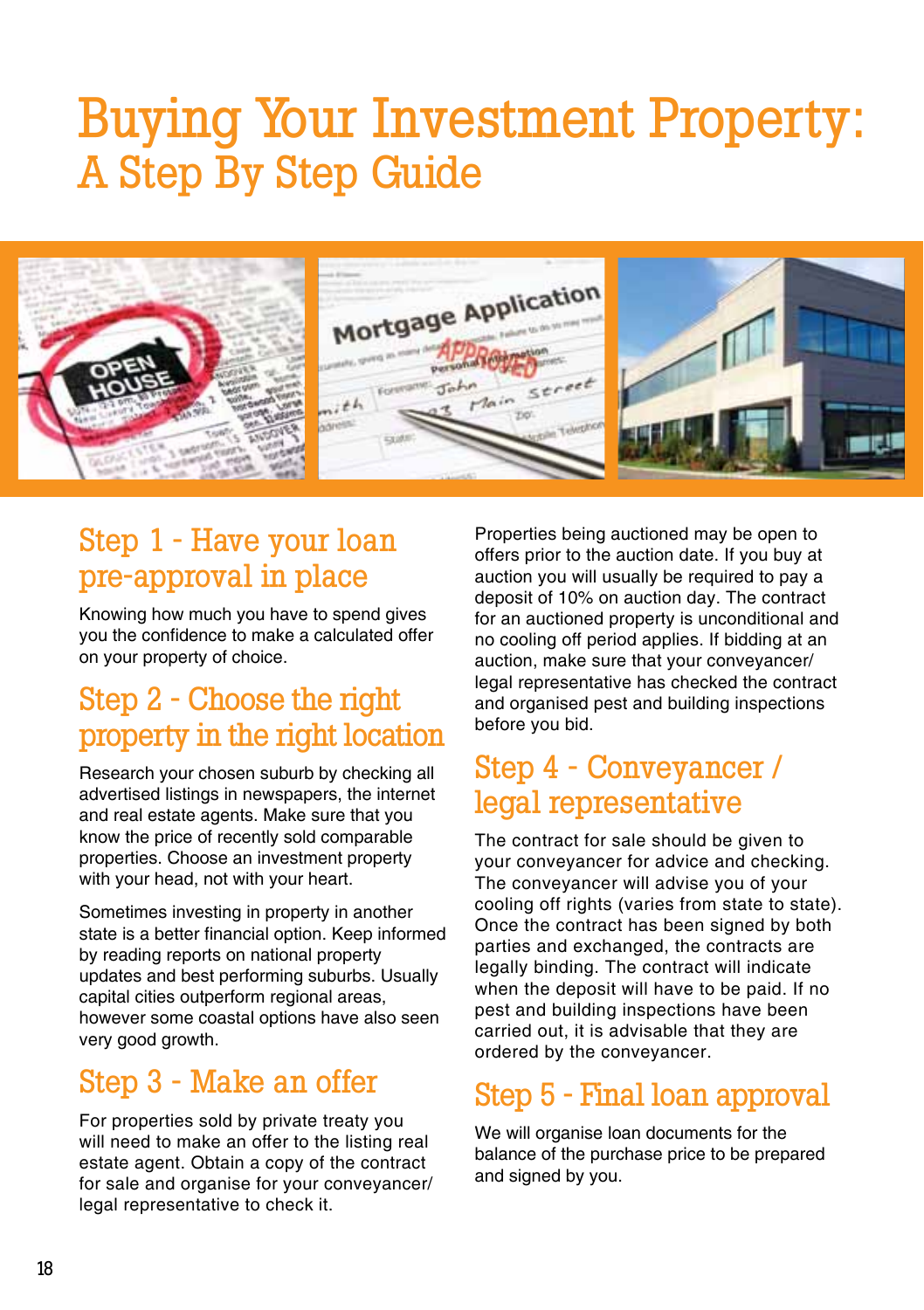

## Step 6 - Insurance

Your lender will require you to organise building insurance (except in the case of strata title properties). Most investors also invest in landlord insurance.

### Step 7 - Final inspection

Arrange for a final inspection with the real estate agent. Check for all inclusions in the contract for sale and that they are in working order. Check light switches, power points, air conditioners, exhaust fans, hot water, swimming pool equipment and security system and request copies of all manuals for stove, dishwasher and other relevant inclusions.

If your property is interstate perhaps have a friend inspect it for you or jump on a cheap flight and do it yourself. Costs associated may be claimed with your tax return.

## Step 8 - Settlement

Your conveyancer/legal representative will attend to settlement. This is the day on which the balance of the purchase price is paid to the vendor. Stamp duty and lender's mortgage insurance will also have to be paid. You can collect the keys from the real estate agent once settlement has been advised.

## Step 9 - Appoint a property manager

A good property manager will source and retain quality tenants, collect rent, conduct inspections and organise repairs and maintenance on your property. They will provide you with a schedule at the end of the financial year showing rental income, repairs and maintenance and property management fees for taxation purposes.

### If something goes wrong

If you have signed a contract to buy a property it may be a costly exercise to withdraw even if you have not reached settlement. If the cooling off period has passed, the contract is binding. If you wish to get out of the contract you may be liable to pay compensation to the vendor. The amount will depend on the loss suffered by the vendor and is usually based on the amount it would take to re-sell the house including any loss on the subsequent sale. Read your contract carefully to be aware of the consequences of defaulting on the contract. If you do not wish to proceed with a contract, seek independent legal advice as soon as possible.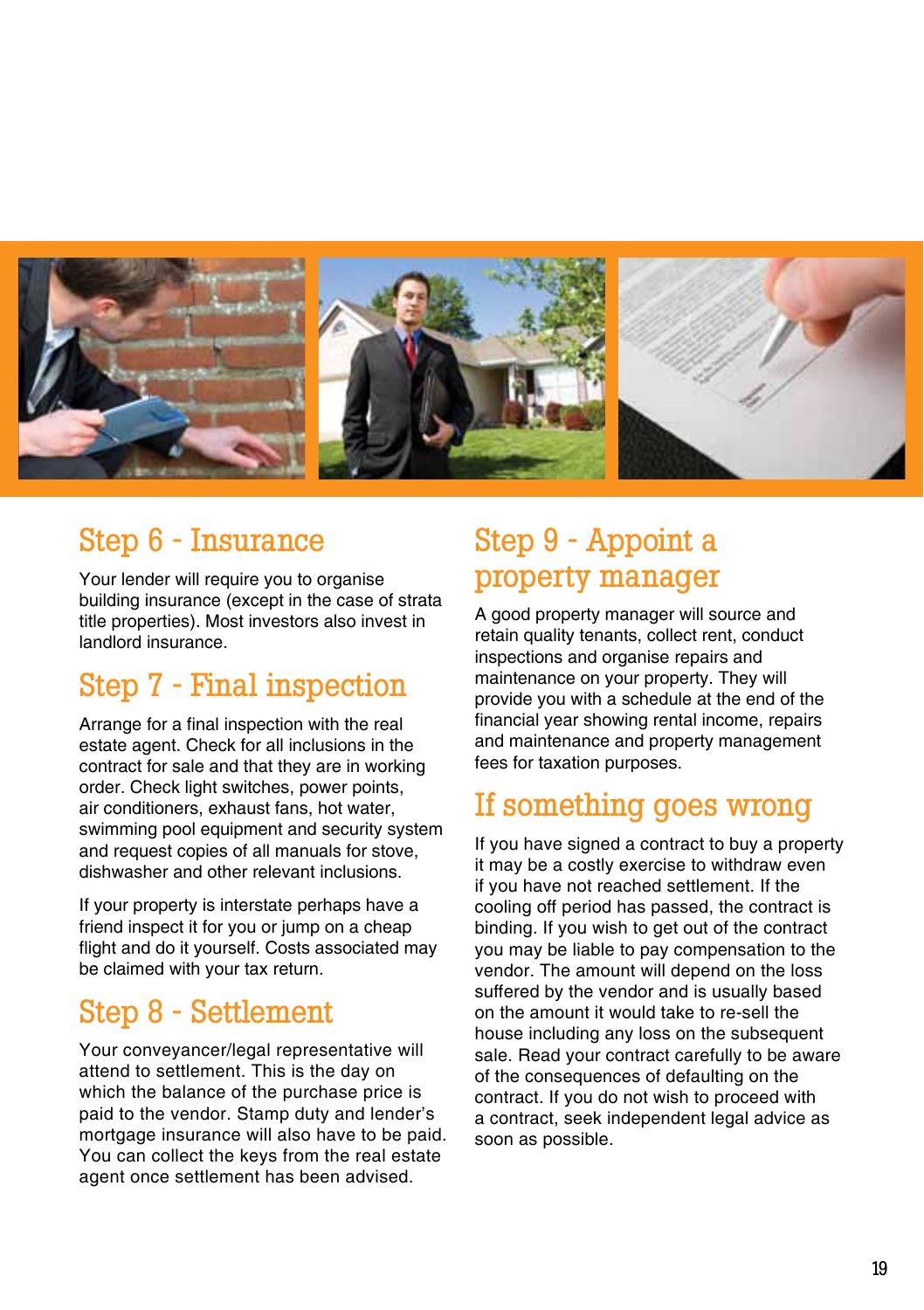## Tips For Purchasing Your Second & Future Investment Properties



## Use the equity in existing property

Make your current property work for you! There's no need to own your home outright or sell it to access enough equity for an investment purchase. Equity is simply the difference between what your property is worth and what you owe. For example, if you have a property valued at \$600,000 with a mortgage of \$400,000, you have \$200,000 worth of equity. You may be able to borrow up to \$80,000 against this equity to purchase an investment property. Using this equity and combining it with the added rental income could mean that you can buy another property sooner.

### Mortgage offset account

A mortgage offset account can save interest on your loan. Your mortgage is linked to an account into which your salary and other cash can be deposited and from which you withdraw to pay bills and credit cards when these debts fall due. Use these savings for another deposit instead of paying off your current mortgage.

### Save your annual lump sum payment and windfalls

Use your tax refund or a windfall such as an inheritance or work bonus to help purchase an investment property.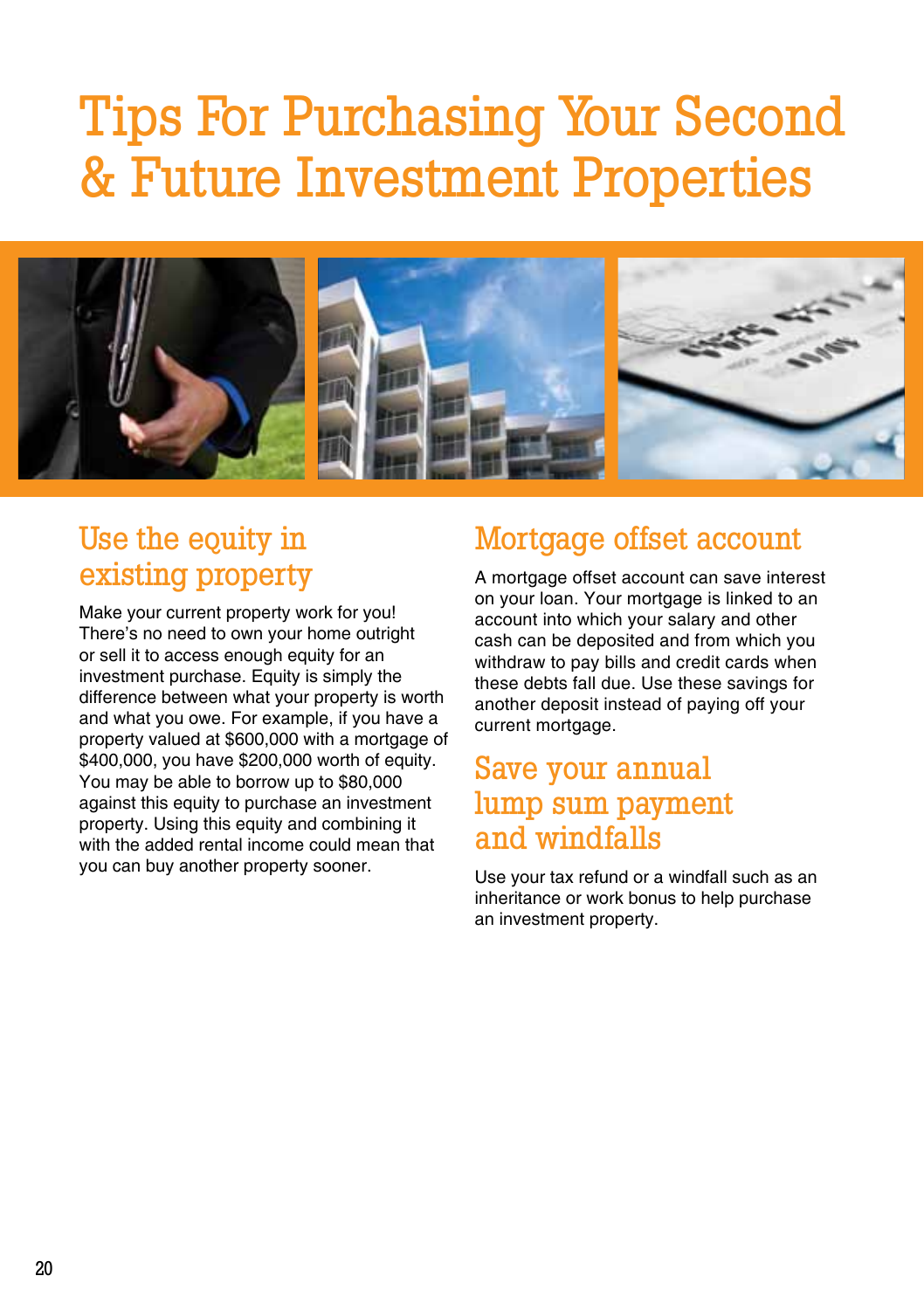

## Save a little extra every month

\$150 per week can usually support an additional property providing you have the deposit. Set up a separate savings account and set a target for a deposit. This history of savings will help you to finance another property.

### If interest rates drop

If you have a variable rate loan and the interest rate drops, save the difference for a deposit towards another property rather than paying off the investment loan.

## Stay informed

Once you have a mortgage, aside from making the payments, it's easy to forget about it altogether. Staying informed about interest rate movements and new products could save you money. Over the lifetime of your loan we advocate exploring other products and facilities that may better suit your changing needs.

We recommend that you review your mortgage requirements and equity with us on a regular basis.

Staying up to date on interest rates and new products could save you money.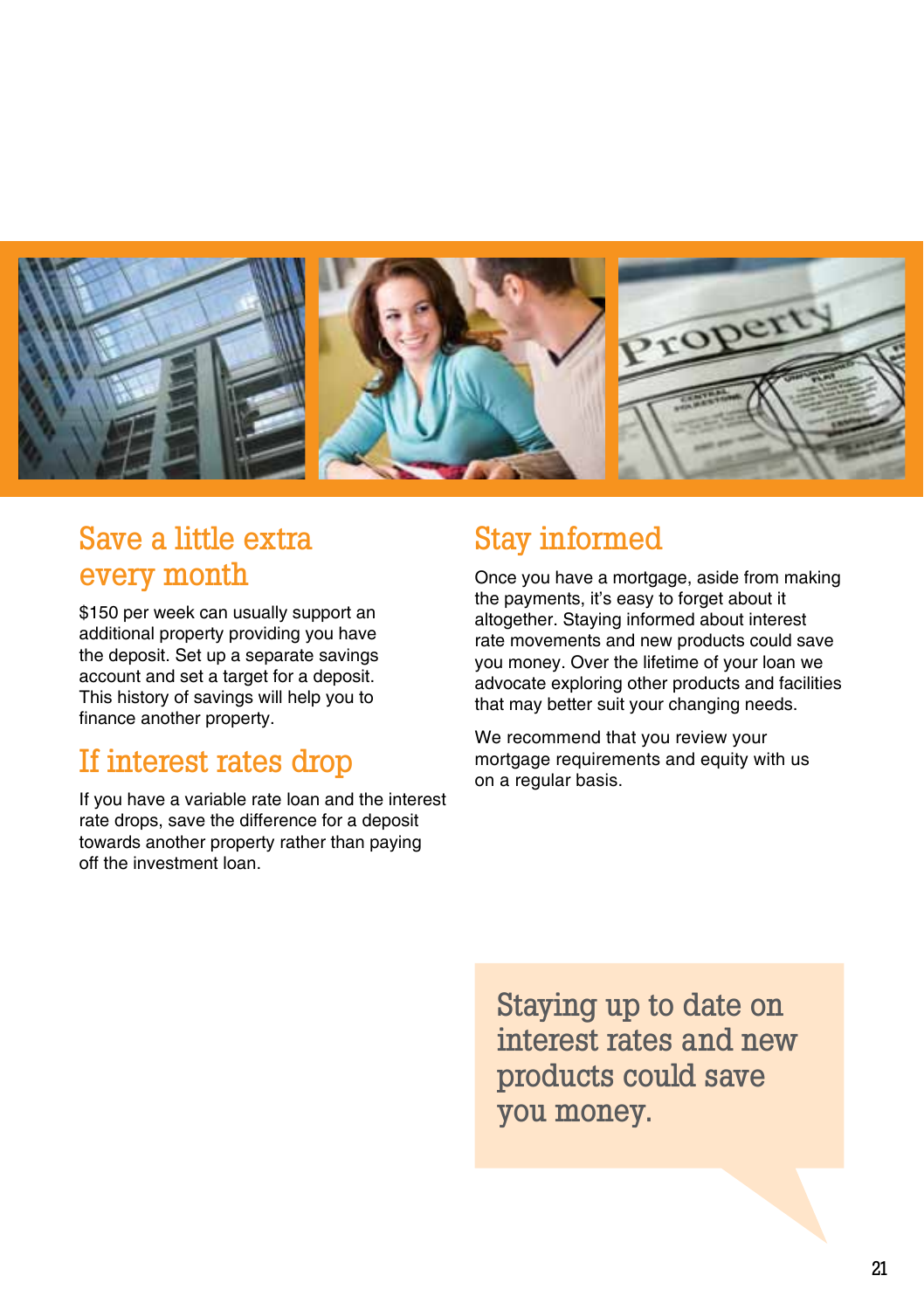# As your properties increase in value, so does your equity.

22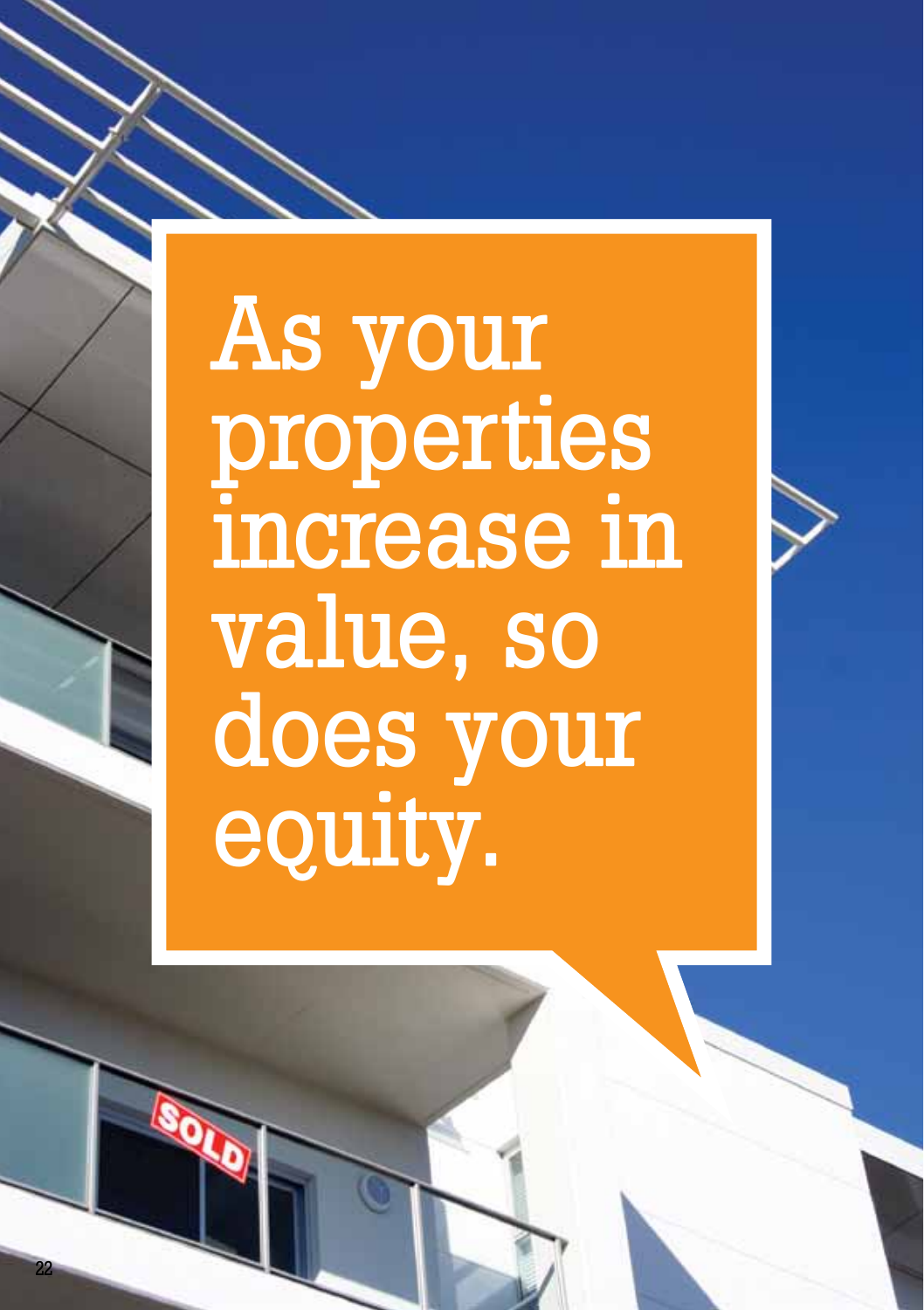# Our Commitment to You

We understand that purchasing your first investment property will more than likely not be your last. Once you get a taste for building an investment property portfolio, it becomes contagious. It has been reported that as few as 6% of Australians actually own another property outside of their own home. We congratulate you on being one of the minority who are aiming to look after their own financial future!

We recommend that you have regular contact with us so that we can organise finance audits to ensure you are always best informed about the property market.

Also, as your properties increase in value, so does your equity. Using this equity wisely for investment purposes and future planning can ensure your peace of mind for future financial security.

Planning your future investment property portfolio and other wealth strategies starts from your very first loan.

We consider you to be a client for life when you use us for the first time - whether it is your first home or your fifth investment property. Looking after your current needs, combined with your future needs, will ensure our relationship is a positive one for your future. Be sure you are working with someone with this approach as it can be a very costly exercise to start with the wrong advice, especially when you are investing.

Good luck with your decisions. They are not to be taken lightly. We look forward to helping you on your property investment journey.

Disclaimer: The advice contained in this document has been prepared without consideration of your objectives, financial situation, personal circumstances or individual needs. Whilst care has been taken to ensure the accuracy of the information contained in this booklet, it neither represents nor is intended to be legal or taxation advice. Please consider the appropriateness of this information before acting on any advice from this booklet. Acceptance Finance aims to understand your circumstances and requirements to provide you with a loan and other products that are best suited to your needs. This booklet is subject to copyright and must not be reproduced in any format without the express permission of its author. © 2013.